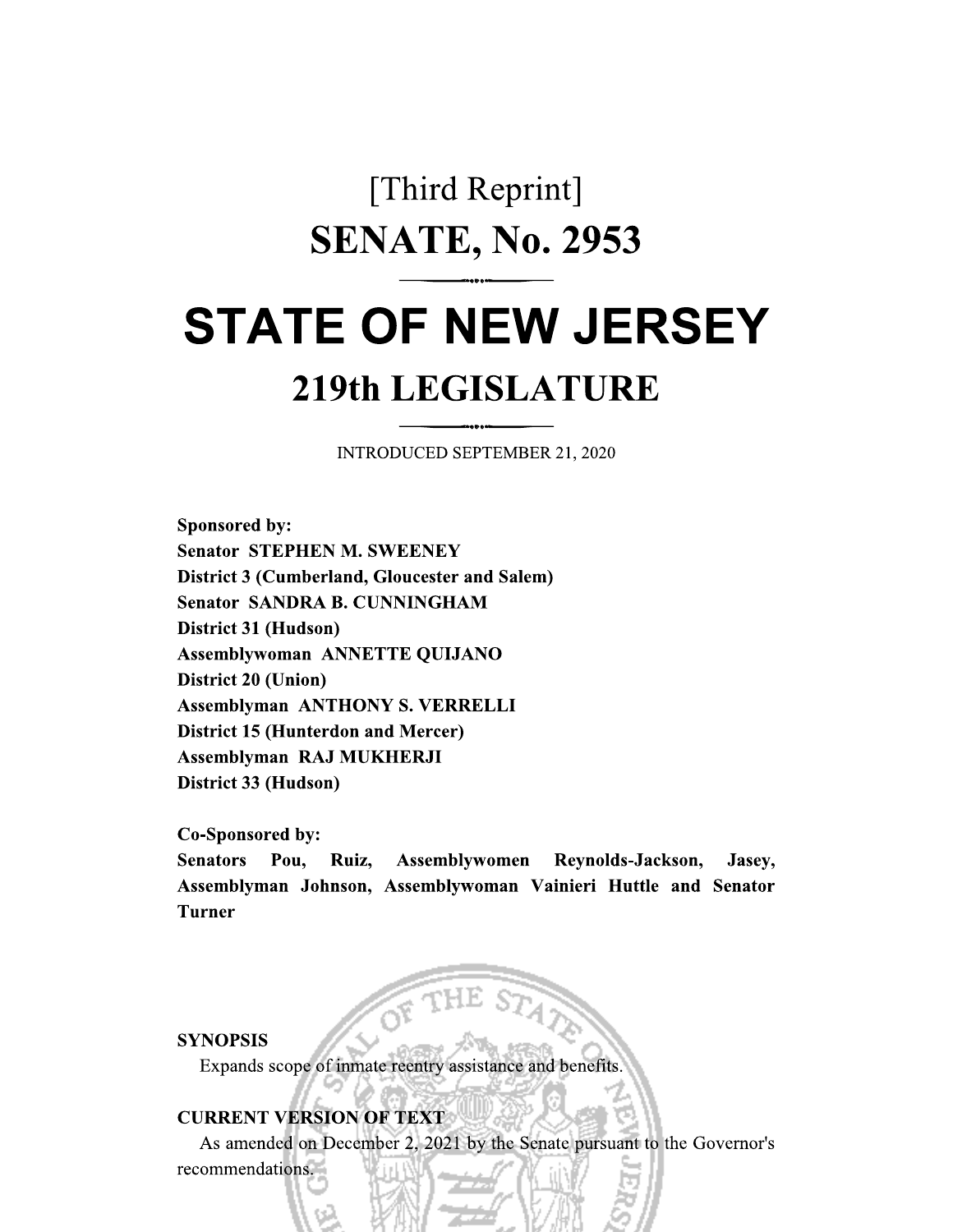$\mathbf{1}$ AN ACT concerning services for certain inmates and amending and  $\overline{2}$ supplementing various parts of the statutory law. 3  $\overline{4}$ **BE IT ENACTED** by the Senate and General Assembly of the State 5 of New Jersey: 6  $\overline{7}$ Section 2 of P.L.2009, c.329 (C.30:1B-6.2) is amended to 1. 8 read as follows: 9  $2.$ The Commissioner of Corrections shall provide to each 10 inmate at least 10 days prior to release from a State correctional facility: 11 12 a. A copy of the inmate's criminal history record and written 13 information on the inmate's right to have his criminal records 14 expunged under chapter 52 of Title 2C of the New Jersey Statutes; 15 b. General written information on the inmate's right to vote 16 under R.S.19:4-1: 17 c. General written information on the availability of programs, 18 including faith-based and secular programs, that would assist in removing barriers to the inmate's employment or participation in 19 20 vocational or educational rehabilitative programs, including but not 21 limited to, information concerning the "Rehabilitated Convicted 22 Offenders Act," P.L.1968, c.282 (C.2A:168A-1 et seq.) and the 23 certificate of rehabilitation under P.L.2007, c.327 (C.2A:168A-24  $7$  et seq.); 25 d. A detailed written record of the inmate's participation in 26 educational, training, employment, and medical or other treatment 27 programs while the inmate was incarcerated; 28 A written accounting of the fines, assessments, surcharges,  $e.$ 29 restitution, penalties, child support arrearages, and any other 30 obligations due and payable by the inmate upon release; (Deleted by amendment, P.L.2020, c.45) 31 f. 32 <sup>1</sup> [A copy of the inmate's birth certificate if the inmate was g. 33 born in New Jersey;  $\int_0^3 [(\text{Deleted by amendment, P.L. }, c. )]$ (pending before the Legislature as this bill)<sup>1</sup>]  $\overline{A}$  copy of the inmate's 34 birth certificate, as issued by the Department of Health, Office of Vital 35 Statistics, if the inmate was born in New Jersey;  $3$ 36 Assistance in obtaining a Social Security card; 37  $h_{-}$ 38 i. A one-day New Jersey bus or rail pass; 39  $\mathbf{i}$ . A  $\left[\text{two-week}\right]$  <sup>2</sup> $\left[\text{three-month}\right]$  <sup>3</sup> $\left[\frac{30 \text{ day}^2}{2} \right]$  two-week<sup>3</sup>

supply of prescription medication  ${}^{3}$ [ ${}^{2}$ , a three-month supply of 40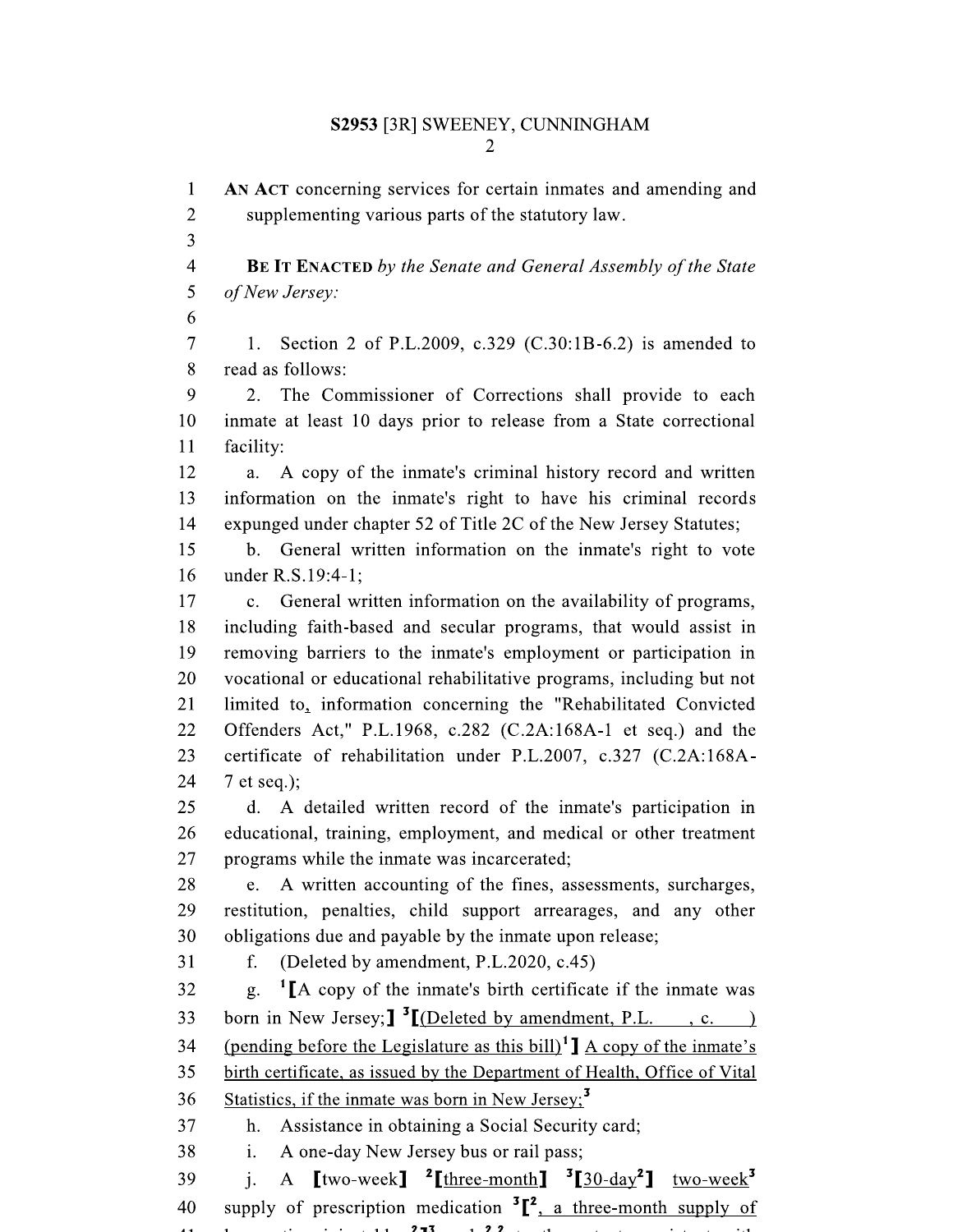k. General written information concerning child support,  $\mathbf{1}$  $\overline{2}$ including child support payments owed by the inmate, information  $\overline{3}$ on how to seek child support payments and information on where to  $\overline{4}$ seek services regarding child support, child custody, and 5 establishing parentage; and

6  $1.$ (1) A medical discharge summary, which shall include  $\overline{7}$ instructions on how to obtain from the commissioner a copy of the 8 inmate's full medical record. Upon request from the inmate, the 9 commissioner shall provide a copy of the inmate's full medical 10 record in a safe and secure manner, at no charge to the inmate.

11 (2) Within 90 days of the effective date of this act, the 12 commissioner, in consultation with the State Board of Medical 13 Examiners, shall adopt rules and regulations, pursuant to the  $14$ "Administrative Procedure Act," P.L.1968, c.410 (C.52:14B-1 et 15 seq.), to ensure that these records are expeditiously and securely 16 provided, in a manner consistent with the provision of medical 17 records by other providers.

 $\mathrm{^{3}Im}$ . 18 A benefits card approved for the purpose of obtaining 19 benefits under the:

20 (1) Medicaid program, established pursuant to P.L.1968, c.413 21  $(C.30:4D-1$  et seq.);

22 (2) Supplemental Nutrition Assistance Program, established 23 pursuant to the federal "Food and Nutrition Act of 2008," Pub.L.88-525 (7 U.S.C.s.2011 et seq.); and 24

25 (3) Work First New Jersey program, established pursuant to 26 P.L.1997, c.38  $(C.44:10-55$  et seq.), which shall include, for 27 inmates who are unable to identify a residence at the time of 28 release, emergency assistance benefits issued to Work First New 29 Jersey recipients pursuant to section 8 of P.L.1997, c.14 (C.44:10-

 $51).$ <sup>3</sup> 30

31  $(cf: P.L.2020, c.45, s.1)$ 

32

<sup>1</sup>2. (New section) The Commissioner of Corrections shall 33 <sup>3</sup>[provide to] offer<sup>3</sup> each inmate <sup>3</sup>, upon request,<sup>3</sup> at least <sup>3</sup>[60] 34  $180<sup>3</sup>$  days prior to release from a State correctional facility  $<sup>3</sup>$ ,</sup> 35 assistance with obtaining<sup>3</sup> a copy of the inmate's birth certificate  $\frac{3}{2}$ , 36 as issued by the Department of Health, Office of Vital Statistics,<sup>3</sup> if 37 38 the inmate was born in New Jersey.<sup>1</sup>  $\frac{3}{2}$ The commissioner shall 39 ensure that all inmates who were born in New Jersey are notified of 40 their ability to obtain the commissioner's assistance in accessing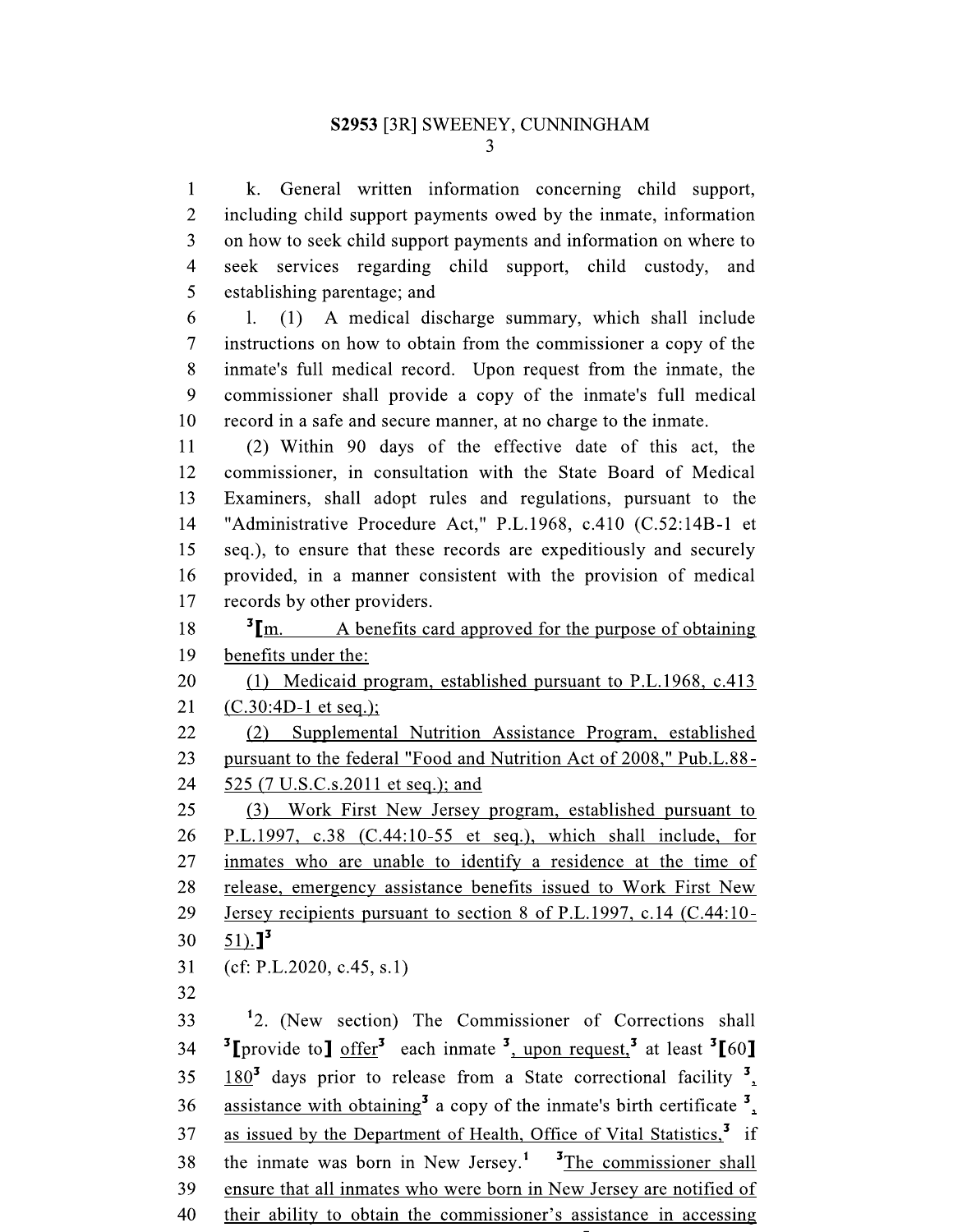$\mathbf{1}$ but not less than 10 days prior to the inmate's release from a State  $\overline{2}$ correctional facility. The New Jersey Motor Vehicle Commission  $\overline{3}$ shall issue the identification card and accept a former inmate's  $\overline{4}$ Department of Corrections identification card as two points for the 5 purposes of applying for the identification card.

6 b. An inmate's Department of Corrections identification card  $\overline{7}$ shall be accepted by all State, county, and municipal agencies and 8 New Jersey nonprofit organizations for six months following the 9 date of release from incarceration to allow the released inmate to 10 gain access to services for which the inmate is deemed eligible 11 including, but not limited to, establishing the inmate's identity.

12 **[Whenever the] c.** Notwithstanding the provisions of subsection 13 b. of this section, whenever Motor Vehicle Commission agencies 14 are closed during a declared public health emergency, pursuant to the "Emergency Health Powers Act," P.L.2005, c.222 (C.26:13-15 16 1 et seq.), a state of emergency, pursuant to P.L.1942, c.251 17 (C.App.A:9-33 et seq.), or both, the inmate's Department of 18 Corrections identification card shall be accepted by all State, 19 county, and municipal agencies and New Jersey *[nonprofits]* 20 nonprofit organizations in a manner as to allow the [releasee] 21 released inmate to gain access to services for which [they are] the 22 inmate is deemed eligible for the duration of the public health 23 emergency.

24  $(cf: P.L.2020, c.45, s.2)$ 

25

 $^{1}$ [3.] 4.<sup>1</sup> Section 4 of P.L.2020, c.45 (C.30:1B-6.16) is 26 27 amended to read as follows:

28 a. The Commissioner of Corrections shall ensure that an 4. 29 inmate is assisted with completing, obtaining any required 30 signatures or authorizations for, and forwarding for processing to 31 the Department of Human Services as soon as practicable but not 32 less than 30 days prior to an inmate's release from incarceration, an 33 online application for enrollment in the Medicaid program, 34 established pursuant to P.L.1968, c.413 (C.30:4D-1 et seq.).

35 b. In addition to the requirements of subsection a. of this 36 section, the Commissioner of Corrections shall also ensure that the 37 inmate is assisted in completing, obtaining any required signatures 38 or authorizations for, and forwarding for processing to the 39 appropriate county welfare agency or board of social services, as 40 soon as practicable but not less than 30 days prior to an inmate's  $\overline{41}$ nologia fuero in concentiano antino continetiano fer cumillos qui in the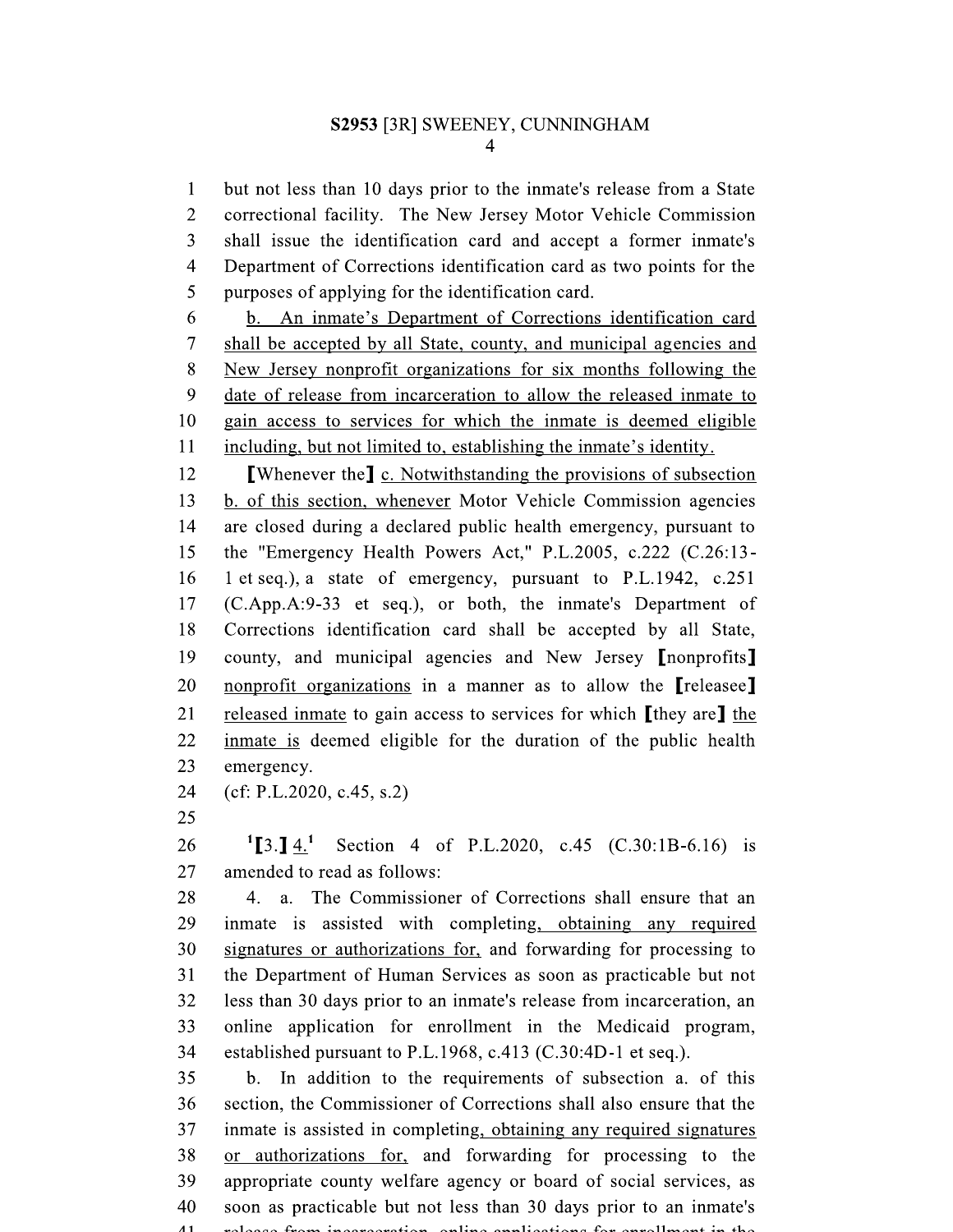inmates who are unable to identify a residence at the time of  $\mathbf{1}$  $\overline{2}$ release, the application for emergency assistance benefits issued to  $\overline{3}$ Work First New Jersey recipients pursuant to section 8 of P.L.1997,  $\overline{4}$ c.14  $(C.44:10-51)$ . 5 c. The Department of Human Services shall be required to 6 accept and process the online applications for Medicaid received  $\overline{7}$ from the Department of Corrections pursuant to subsection a. of this 8 section. 9 d. If an inmate is unable to identify a residence at the time of application for benefits pursuant to this section, the Commissioner 10 of Corrections shall <sup>3</sup>, with the inmate's consent,<sup>3</sup> ensure that the 11 address of  $\mathrm{{}^{3}$ [the]  $a^{\mathrm{3}}$   $\mathrm{{}^{2}$ [appropriate]  $\mathrm{{}^{3}$ [applicable Department of 12 Community  $Affairs^2$  regional non-profit inmate<sup>1</sup> reentry 13 organization is used for the purposes of establishing proof of 14 residence to meet any applicable eligibility requirements.  $\mathbf{z}_{\text{The}}$ 15 16 commissioner shall ensure that all inmates who are unable to identify a 17 residence at the time of application for benefits are educated on their 18 ability to select the address of the reentry organization as a residential 19 address pursuant to this subsection.<sup>3</sup> 20 e. All State, county, and municipal agencies, for the purposes 21 of establishing applicable eligibility requirements, shall: (1) accept the address of the  $2$ [appropriate]  $\frac{3}{2}$ [applicable 22 Department of Community Affairs<sup>2</sup> regional non-profit inmate<sup>1</sup> 23 reentry organization for an inmate who is unable to identify a 24 residence at the time of application for benefits <sup>3</sup>in accordance with 25 subsection d. of this section<sup>3</sup>: and 26 (2) accept an inmate's Department of Corrections identification 27 28 card to establish the inmate's identity. f. An inmate who appears to be eligible for  $\frac{3}{5}$  benefits under 29 30 the Work First New Jersey program based on the inmate's 31 certification of income, resources, and family composition, and based on other information immediately available at the time of 32 application, shall be deemed presumptively eligible for<sup>13</sup> Work 33 <sup>3</sup>[and] shall be screened for<sup>3</sup> First New Jersey assistance 34 immediate need assistance  $\frac{3}{2}$  and shall receive this assistance for a 35 36 period of not less than 45 days following the inmate's release from incarceration $\mathbb{I}^3$ . 37  $(cf: P.L.2020, c.45, s.4)$ 38 39  $40^{\circ}$  ${}^{1}\mathbf{I} \mathbf{A} \mathbf{I} \mathbf{S}^{1}$  Section 5 of PI 2020 c 45 (C 30:1 R = 6.17) is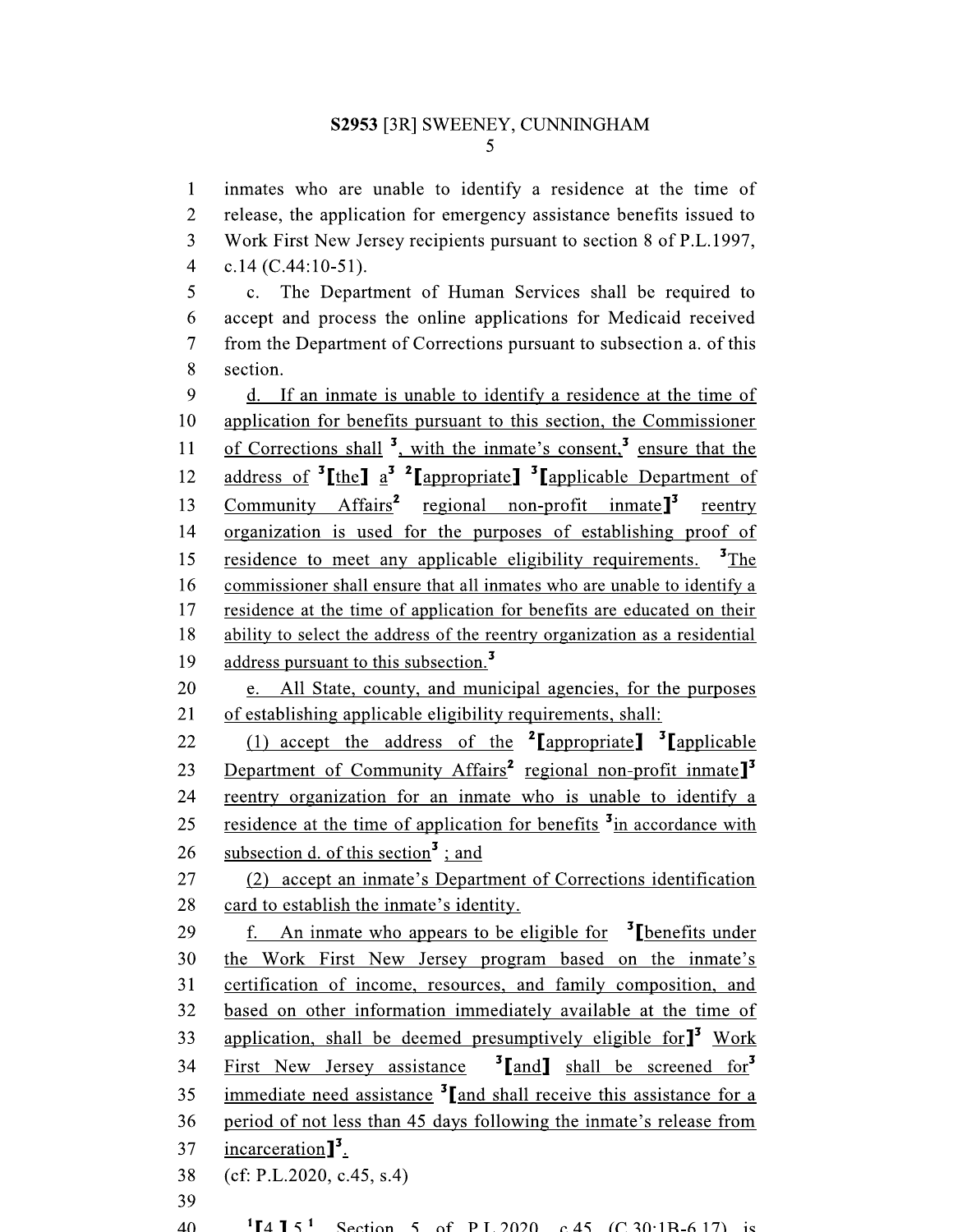<u>b. The commissioner shall provide to  $\int$  [the applicable</u>  $\mathbf{1}$ regional]  $^{2}$ [each<sup>1</sup>]  $^{3}$ [the applicable Department of Community  $\overline{2}$ Affairs regional<sup>2</sup> non-profit inmate<sup>1</sup> reentry organization <sup>3</sup> selected  $\overline{3}$ as a residential address pursuant to subsection d. of section 4 of this  $\overline{\mathcal{L}}$ 5 bill<sup>3</sup> <sup>2</sup> $\lceil$ <sup>1</sup>approved by the Department of Community Affairs<sup>1</sup> $\lceil$ <sup>2</sup>, in advance of an inmate's release, the information required in 6 subsection a. of this section <sup>1</sup>unless the inmate requests that the  $\overline{7}$ information not be forwarded<sup>1</sup>. 8

9  $(cf: P.L.2020, c.45, s.5)$ 

10

(New section)  $2[a.]<sup>2</sup>$  The chief executive officer, 11  $^{1}$ [5.] 6.<sup>1</sup> warden, or keeper of each county correctional facility shall provide 12 to each inmate <sup>2</sup>incarcerated for 90 days or longer<sup>2</sup> at least 30 days 13 prior to release from a facility: 14

 $\binom{2}{1}$  a.<sup>2</sup> a copy of the inmate's criminal history record and 15 written information on the inmate's right to have the inmate's 16 17 criminal records expunged under chapter 52 of Title 2C of the New 18 Jersey Statutes;

<sup>2</sup>[(2)]  $\underline{b}$ .<sup>2</sup> general written information on the inmate's right to 19 20 vote under R.S.19:4-1:

 $2[(3)]$  c.<sup>2</sup> general written information on the availability of 21 programs, including faith-based and secular programs, that would 22 23 assist in removing barriers to the inmate's employment or 24 participation in vocational or educational rehabilitative programs, 25 including but not limited to, information concerning the 26 "Rehabilitated Convicted Offenders Act," P.L.1968, c.282 27 (C.2A:168A-1 et seq.) and the certificate of rehabilitation under P.L.2007, c.327 (C.2A:168A-7 et seq.); 28

<sup>2</sup>[(4)] d.<sup>2</sup> a detailed written record of the inmate's participation 29 30 in educational, training, employment, and medical or other 31 treatment programs while the inmate was incarcerated;

 $^{2}$ [(5)] e.<sup>2</sup> a written accounting of the fines, assessments, 32 surcharges, restitution, penalties, child support arrearages, and any 33 other obligations due and payable by the inmate upon release; 34

<sup>2</sup>[(6)]  $f^2$  a copy of the inmate's birth certificate if the inmate 35 was born in New Jersey; 36

<sup>2</sup> $\left[\frac{7}{12}\right]$  assistance in obtaining a Social Security card; 37

 $2[(8)]$  h.<sup>2</sup> a one-day New Jersey bus or rail pass; 38

<sup>2</sup>[(9)]  $\underline{i}$ .<sup>2</sup> a <sup>2</sup>[three-month]<sup>3</sup>[30-day<sup>2</sup>] two-week<sup>3</sup> supply of 39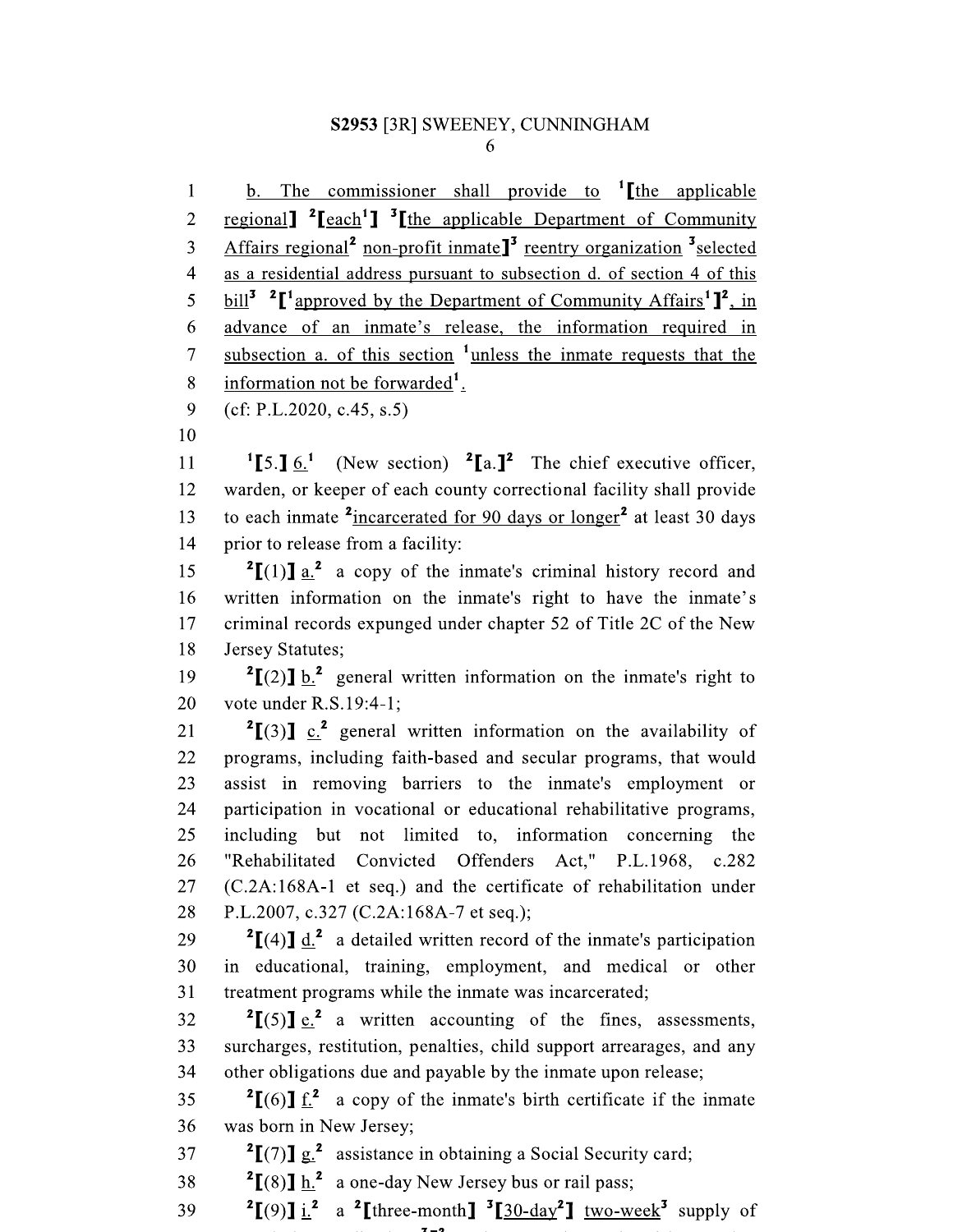on how to seek child support payments and information on where to  $\mathbf{1}$  $\overline{2}$ seek services regarding child support, child custody, and  $\overline{3}$ establishing parentage;  $\frac{3}{3}$  and  $\frac{3}{3}$ 

 $2[(11)]$  k.<sup>2</sup> a medical discharge summary, which shall include  $\overline{4}$ instructions on how to obtain from the superintendent a copy of the 5 6 inmate's full medical record; upon request from the inmate, the  $\overline{7}$ superintendent shall provide a copy of the inmate's full medical 8 record in a safe and secure manner, at no charge to the inmate; the 9 superintendent shall comply with rules and regulations, adopted 10 pursuant to the "Administrative Procedure Act," P.L.1968, c.410 11 (C.52:14B-1 et seq.), that ensure that these records are expeditiously and securely provided in a manner consistent with the 12 provision of medical records by other providers  $\mathbf{I}$ ; and 13

 $^{2}$ [(12)] 1.<sup>2</sup> a benefits card approved for the purpose of obtaining  $14$ 15 benefits under the:

 $^{2}$ [(a)] (1)<sup>2</sup> Medicaid program, established pursuant to P.L.1968, 16 c.413 (C.30:4D-1 et seq.); 17

 $2[(b)]$   $(2)^2$  Supplemental Nutrition Assistance Program, 18 19 established pursuant to the federal "Food and Nutrition Act of 2008," Pub.L.88-525 (7 U.S.C.s.2011 et seq.); and 20

 $^{2}$  $\Gamma$ (c) $\Gamma$  (3)<sup>2</sup> Work First New Jersey program, established pursuant  $21$ to P.L.1997, c.38 (C.44:10-55 et seq.), which shall include, for 22 23 inmates who are unable to identify a residence at the time of 24 release, emergency assistance benefits issued to Work First New 25 Jersey recipients pursuant to section 8 of P.L.1997, c.14 (C.44:10- $51)$ ]<sup>3</sup>. 26

<sup>2</sup>[b. If an inmate is at any time scheduled for release from a 27 28 county correctional facility in less than 30 days, the superintendent 29 shall comply with the provisions of subsection a. of this section at least 48 hours prior to the inmate's release.  $\mathbf{I}^2$ 30

 $31$ 

<sup>2</sup>7. (New section) There shall be annually appropriated to the 32 counties through the annual appropriations act such amounts as 33 34 shall be deemed necessary to cover the cost of the prescription medicine required pursuant to the provisions of subsection i. of 35 section 6 of P.L.  $\ldots$  (C. ) (pending before the Legislature as 36 this bill).<sup>2</sup> 37

38

 $28.$  (New section) a. The chief executive officer, warden, or 39 keeper of each county correctional facility shall provide to the  $40$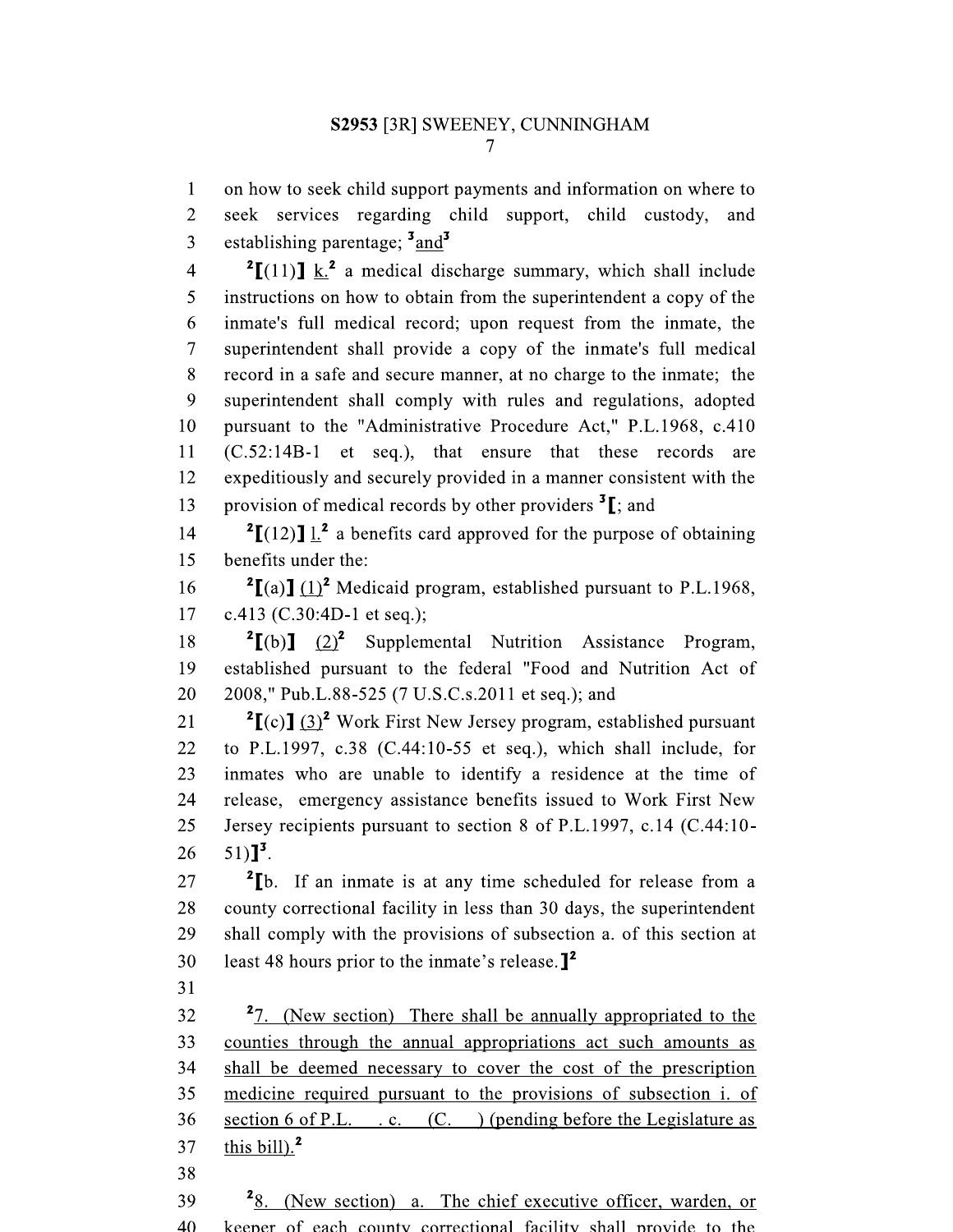provide to the <sup>3</sup>[applicable Department of Community Affairs]  $\mathbf{1}$ regional non-profit inmate<sup>13</sup> reentry organization  $\frac{3}{3}$  selected as a  $\overline{2}$ residential address pursuant to subsection d. of section 4 of this bill<sup>3</sup>,  $\overline{3}$  $\overline{4}$ in advance of the release of an inmate who has been incarcerated 5 for 90 days or longer, the information required in subsection a. of 6 this section unless the inmate requests that the information not be forwarded.<sup>2</sup>  $\overline{7}$ 

8

<sup>1</sup>[6.] <sup>2</sup>[7.<sup>1</sup>] 9.<sup>2</sup> (New section) a. <sup>3</sup>[The chief executive officer, 9 warden, or keeper of each county correctional facility shall provide 10 11 a non-driver identification card issued by the New Jersey Motor Vehicle Commission to each county inmate <sup>2</sup>incarcerated for 90 12 days or longer<sup>2</sup>, free of charge, as soon as practicable, but not less 13 than 10 days prior to the inmate's release from the county  $14$ correctional facility. $J^3$  The New Jersey Motor Vehicle Commission 15 shall  $\frac{3}{2}$  issue the identification card and  $\frac{3}{2}$  accept a former inmate's 16 county correctional facility identification card as two points for the 17 purposes of applying for  ${}^{3}$ [the] a non-driver<sup>3</sup> identification card. 18

b. An inmate's county correctional facility identification card 19 20 shall be accepted by all State, county, and municipal agencies and 21 New Jersey nonprofit organizations for six months following the 22 date of release from incarceration to allow the released inmate to 23 gain access to services for which the inmate is deemed eligible 24 including, but not limited to, establishing the inmate's identity.

25 c. Notwithstanding the provisions of subsection b. of this 26 section, whenever the Motor Vehicle Commission agencies are 27 closed during a declared public health emergency, pursuant to the "Emergency Health Powers Act," P.L.2005, c.222 (C.26:13-1 et 28 seq.), a state of emergency, pursuant to P.L.1942, c.251 29 30 (C.App.A:9-33 et seq.), or both, the inmate's Department of 31 Corrections identification card shall be accepted by all State, 32 county, and municipal agencies and New Jersey nonprofit 33 organizations in a manner as to allow the released inmate to gain 34 access to services for which they are deemed eligible for the 35 duration of the public health emergency.

36

<sup>1</sup>[7.] <sup>2</sup>[8.<sup>1</sup>]  $10.^2$  (New section) a. As soon as practicable but 37 not less than 30 days prior to <sup>2</sup>[an inmate's] the<sup>2</sup> release <sup>2</sup>[from 38 incarceration] of an inmate incarcerated for 90 days or longer<sup>2</sup>, the 39  $40$ chief executive officer warden or keeper of each county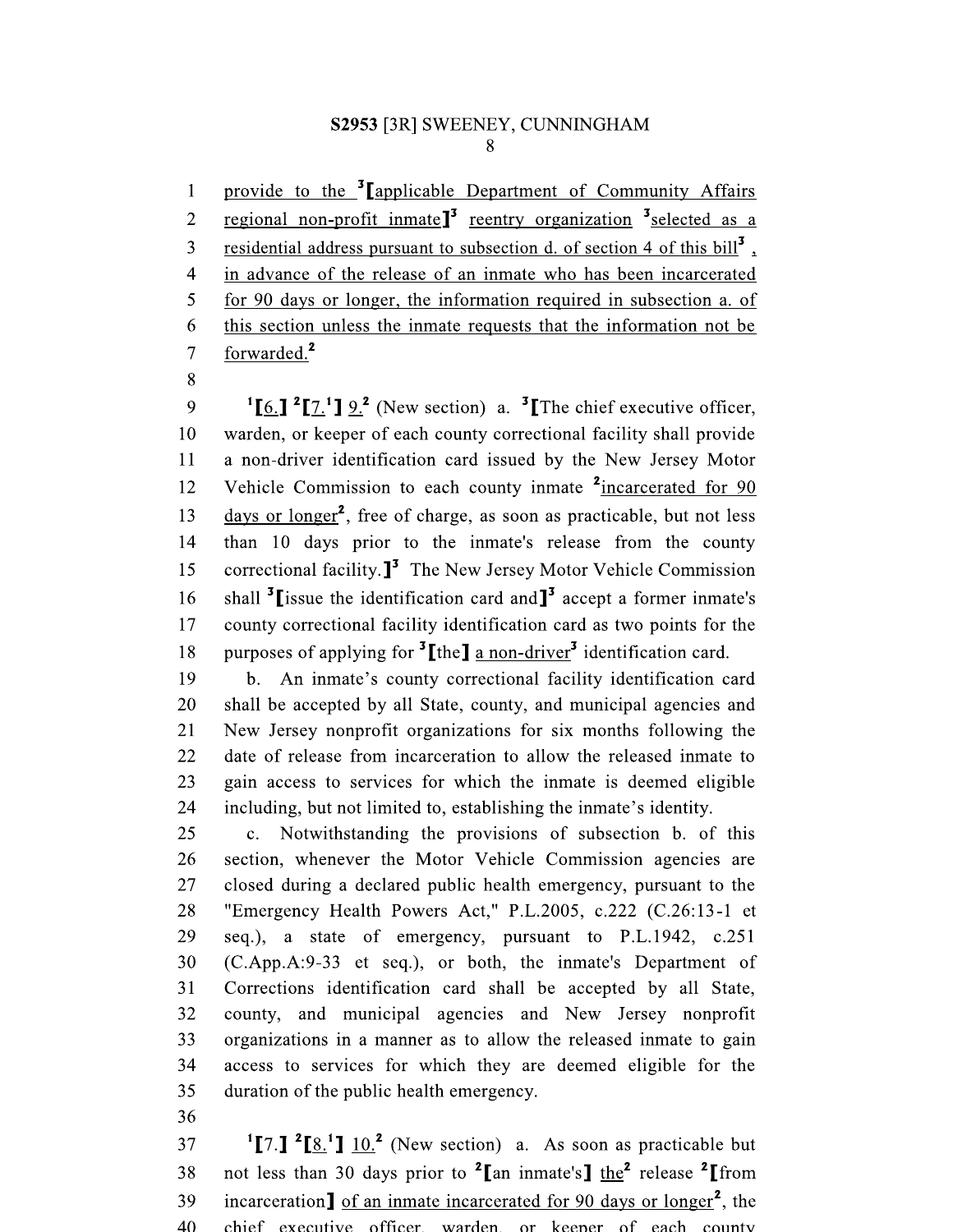$\mathbf{1}$ b. In addition to the requirements of subsection a. of this  $\overline{2}$ section, the chief executive officer, warden, or keeper also shall ensure that  ${}^{3}$ [the] such<sup>3</sup> inmate is assisted in completing, obtaining 3 any required signatures or authorizations for, and forwarding for  $\overline{4}$ 5 processing to the appropriate county welfare agency or board of 6 social services, as soon as practicable but not less than 30 days prior  $\overline{7}$ to an inmate's release from incarceration, online applications for 8 enrollment in the following programs:

9 (1) the Supplemental Nutrition Assistance Program, established 10 pursuant to the federal "Food and Nutrition Act of 2008," Pub.L.88- $11$ 525 (7 U.S.C.s.2011 et seq.); and

12 (2) the Work First New Jersey program, established pursuant to 13 P.L.1997, c.38  $(C.44:10-55$  et seq.), which shall include, for inmates who are unable to identify a residence at the time of 14 15 release, the application for emergency assistance benefits issued to 16 Work First New Jersey recipients pursuant to section 8 of P.L.1997, 17 c.14  $(C.44:10-51)$ .

18  $\mathbf{c}$ . The Department of Human Services shall be required to 19 accept and process the online applications for Medicaid received from the <sup>3</sup>[Department of Corrections] county correctional 20 facilities<sup>3</sup> pursuant to subsection a. of this section. 21

22 If an inmate is unable to identify a residence at the time of d. 23 application for benefits pursuant to this section, the chief executive officer, warden, or keeper of each county correctional facility  $\frac{3}{4}$ 24 with the inmate's consent,<sup>3</sup> shall ensure that the address of the 25 <sup>3</sup> [appropriate regional non-profit inmate]<sup>3</sup> reentry organization is 26 used for the purposes of establishing proof of residence to meet any 27 applicable eligibility requirements.  $\frac{3}{2}$ The chief executive officer, 28 29 warden, or keeper of each county correctional facility shall ensure that 30 all inmates incarcerated for 90 days or longer are educated on their 31 ability to select a reentry organization as a residential address pursuant to this subsection.<sup>3</sup> 32

33 All State, county, and municipal agencies, for the purposes e. 34 of establishing applicable eligibility requirements, shall:

(1) accept the address of the  $\frac{3}{2}$  appropriate regional non-profit 35 inmate $J<sup>3</sup>$  reentry organization for an inmate who is unable to 36 37 identify a residence at the time of application for benefits; and

38 (2) accept an inmate's county correctional facility identification 39 card to establish the inmate's identity.

An inmate who appears to be eligible for  $\mathbf{I}$  [benefits under 40  $f_{\perp}$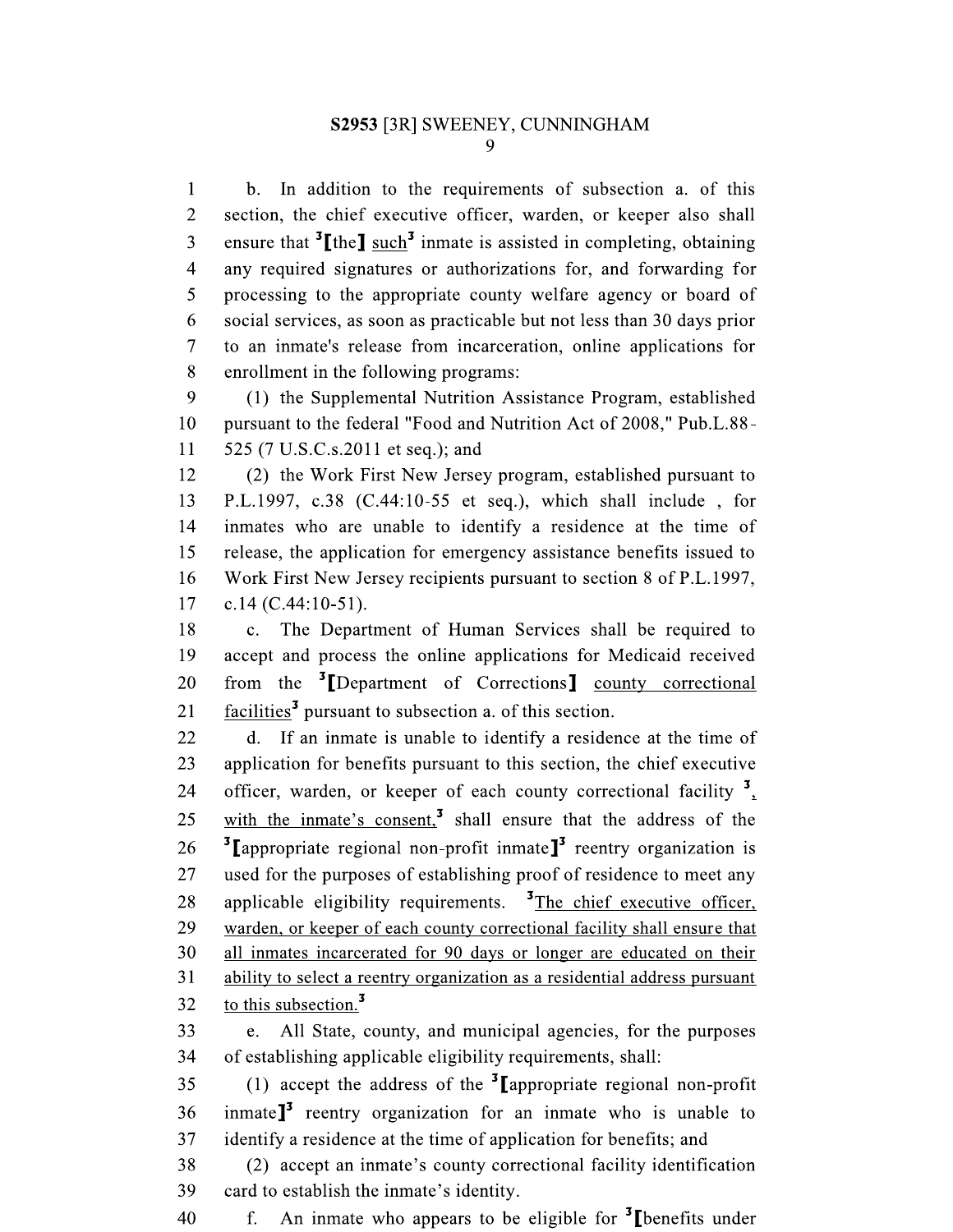not less than 45 days following the inmate's release from  $\mathbf{1}$ incarceration $\mathbb{I}^3$ .  $\overline{2}$ 3  $211.$  (New section) a. The governing body of each county in  $\overline{4}$ 5 this State may, by duly adopted ordinance or resolution, appoint a 6 county reentry coordinator who shall be responsible for evaluating  $\overline{7}$ the needs of, and navigating the appropriate treatment and services 8 for, each inmate in a county correctional facility in this State. 9 The county reentry coordinator shall evaluate each inmate in  $b.$ 10 a county correctional facility who has been sentenced to a term of 11 incarceration or ordered detained pending trial following a pretrial 12 detention hearing. The purpose of the evaluation shall be to: 13 (1) identify which social services and reentry and rehabilitative 14 programs would benefit the inmate including, but not limited to, the 15 WorkFirst NJ Substance Abuse Initiative; 16 (2) determine whether the inmate is eligible to apply for federal, 17 State, and county public assistance program benefits including, but 18 not limited to, State and federal Supplemental Nutrition Assistance 19 Program benefits, Medicaid, and housing assistance program 20 benefits; 21 (3) determine whether the inmate would benefit from substance 22 use disorder treatment including, but not limited to, medication-23 assisted treatment; and 24 (4) identify other appropriate treatment, services, and programs 25 which would benefit the inmate. 26 c. The evaluation required pursuant to subsection b. of this 27 section shall be conducted in conjunction with the clinical screening of inmates as part of the initial classification process. 28 29 d. The county reentry coordinator shall offer assistance to the 30 inmate in accessing any services deemed appropriate for the inmate, 31 based on the evaluation conducted pursuant to subsection b. of this 32 section, by: 33 (1) assisting the inmate with scheduling and otherwise accessing 34 appropriate treatment, services, and programming upon the inmate's 35 release from the facility; 36 (2) providing information concerning, and assistance in 37 completing, applications for appropriate State and county public assistance program benefits which shall include, but not be limited 38 39 to, State and federal Supplemental Nutrition Assistance Program benefits, Medicaid, and housing assistance program benefits. The 40

41 county reentry coordinator shall make every effort to ensure that the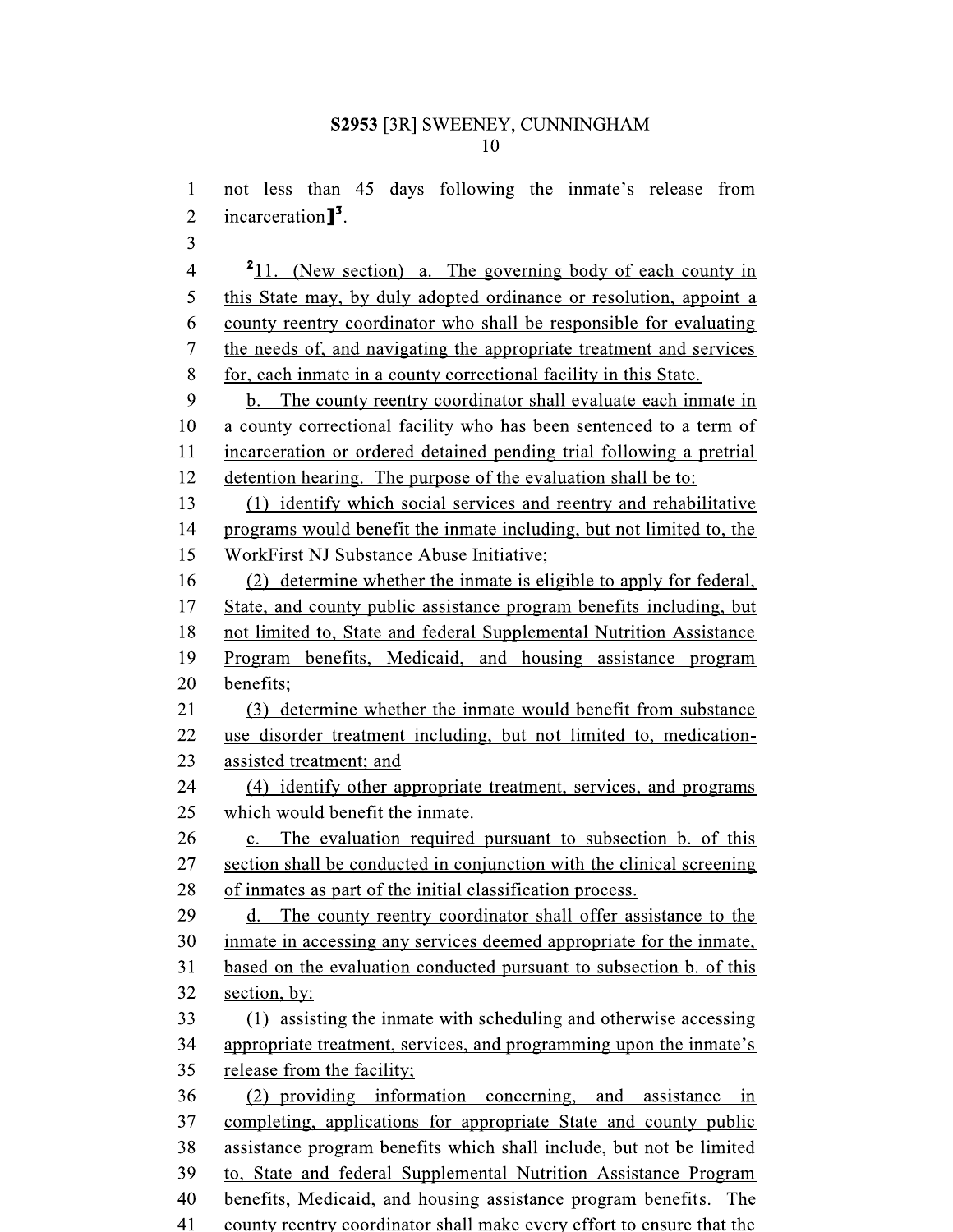$\mathbf{1}$ appropriate treatment and services upon the inmate's release from

 $\overline{2}$ the facility;

 $\overline{3}$ (4) providing information concerning relevant social services  $\overline{\mathcal{A}}$ and reentry and rehabilitative programs including, but not limited 5 to, the WorkFirst NJ Substance Abuse Initiative. The county 6 reentry coordinator shall assist the inmate with completing  $\overline{7}$ applications for and otherwise accessing appropriate services and 8 programming upon the inmate's release from the facility; 9 (5) providing information concerning services provided by the 10 State's One-Stop Career Centers. The county reentry coordinator shall schedule appointments for the inmate to meet with 11 12 representatives from the career center and shall register the inmate 13 for participation in any mandatory programming upon the inmate's 14 release from the facility; 15 (6) providing information concerning insurance eligibility and 16 assistance in completing applications for insurance coverage; the 17 county reentry coordinator shall make every effort to ensure that 18 coverage for the inmate is active upon or as soon as practicable 19 following the inmate's release from the facility; and 20 (7) providing information concerning any other treatment, 21 services, and programming deemed appropriate based on the 22 evaluation required pursuant to this section. 23 e. The county reentry coordinator also shall: 24 (1) provide assistance to each inmate, upon release from a 25 county correctional facility, with obtaining a non-driver 26 identification card; 27 (2) ensure, to the best of the coordinator's ability, and 28 conditioned on discharge information provided by the 29 Administrative Office of the Courts, that each inmate is released 30 from custody during regular business hours so that the inmate may 31 access appropriate treatment and services immediately upon release; 32 and 33 (3) ensure each inmate at the time of discharge is provided with 34 the prescription medication required pursuant to paragraph (9) of subsection a. of section  $6$  of P.L. c. (pending before the 35 Legislature as this bill). $<sup>2</sup>$ </sup> 36 37 <sup>3</sup>f. The county reentry coordinator shall consult and coordinate 38 with the county board of social services or welfare agency, as 39 appropriate, when providing information or assistance with respect 40 to a benefit or service administered by the board or welfare

 $a$ gency $^3$ 41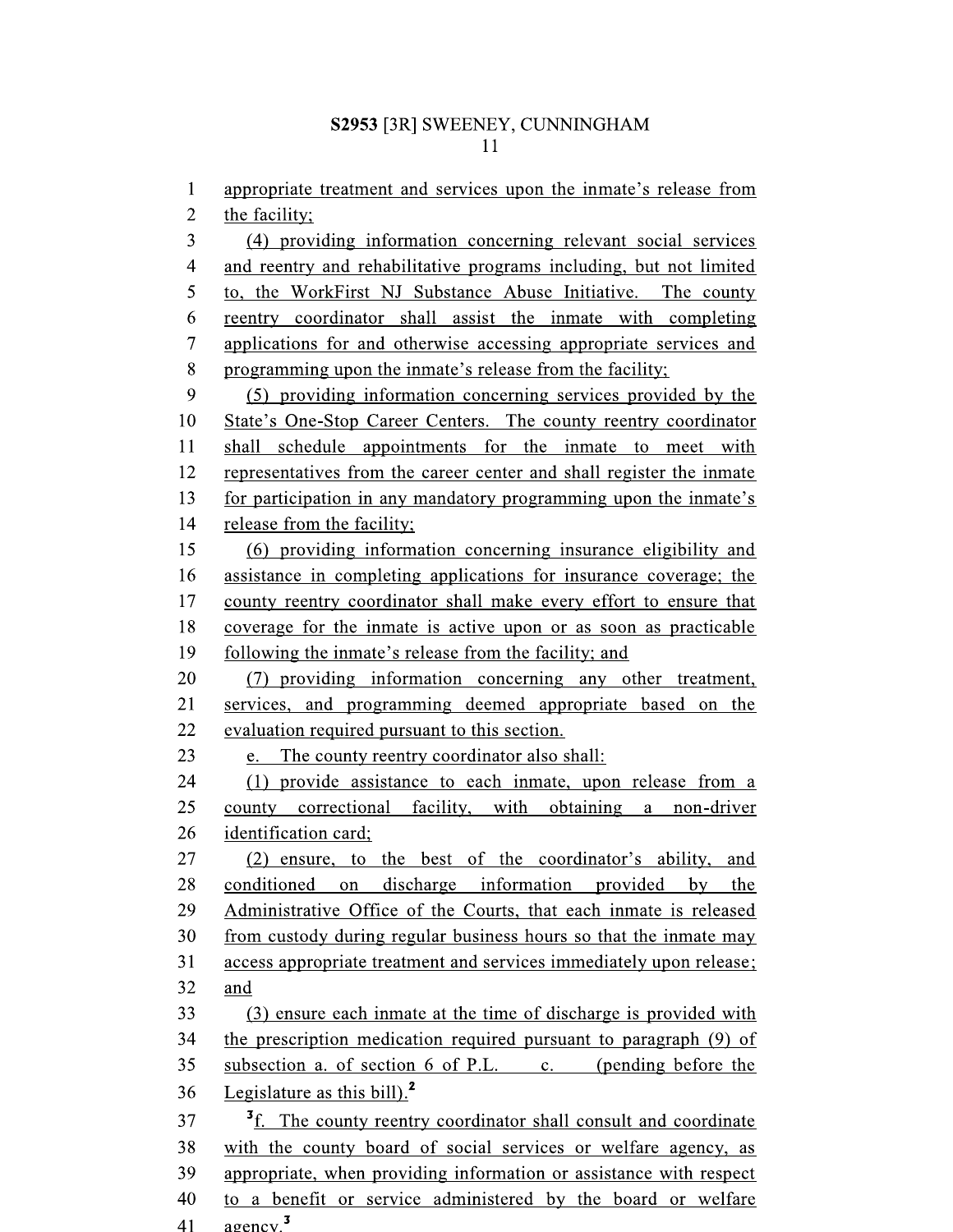$\mathbf{1}$ inmate who accepts the services offered; the race, gender, ethnicity,  $\overline{2}$ and age of each inmate; a record of any crimes committed by  $\overline{3}$ inmates who are released from the facility and the types of crimes  $\overline{4}$ committed for a period of three years following the inmate's 5 release; and the number of inmates who were not released, and the 6 reasons why they were not released, from a county correctional  $\overline{7}$ facility during regular business hours. 8 b. The data shall be analyzed to determine whether the rates 9 and nature of rearrests and convictions differ according to whether 10 an inmate received services in accordance with section 10 of 11 P.L., c. (C.) (pending before the Legislature as this bill). 12 The county reentry coordinator shall annually prepare and transmit 13 the findings to the chief executive officer, warden, or keeper of 14 each county correctional facility, as appropriate; the superintendent, 15 director, or other chief administrative officer of the County Board 16 of Social Services or welfare agency, as appropriate; the governing 17 body of the county in which the correctional facility is located; and the Commissioner of Corrections.<sup>2</sup> 18 19 20 <sup>2</sup>13. (New section) The county reentry coordinator shall, in collaboration with the chief executive officer, warden, or keeper of 21 22 a county correctional facility, develop peer counseling programs in 23 the county correctional facility that support the treatment of county 24 inmates with substance use disorders. The warden, director, or 25 administrator may additionally develop initiatives to provide 26 inmates in the custody of the county correctional facility with access to professional substance use disorder counseling.<sup>2</sup> 27 28 29 <sup>2</sup>14. (New section) a. The county reentry coordinator shall meet  $\frac{3}{2}$  regularly annually  $\frac{3}{2}$  with community stakeholders who may 30 offer guidance for evaluating the needs of and providing services to  $31$ 32 inmates in county correctional facilities including, but not limited 33 to: 34 (1) the Commissioner of Corrections, or a designee; 35 (2) the Commissioner of Human Services, or a designee; 36 (3) the chief executive officer, warden, or keeper of the county 37 correctional facility; 38 (4) the superintendent, director, or other chief administrative 39 officer of the County Board of Social Services or welfare agency, as

- 40 appropriate;
-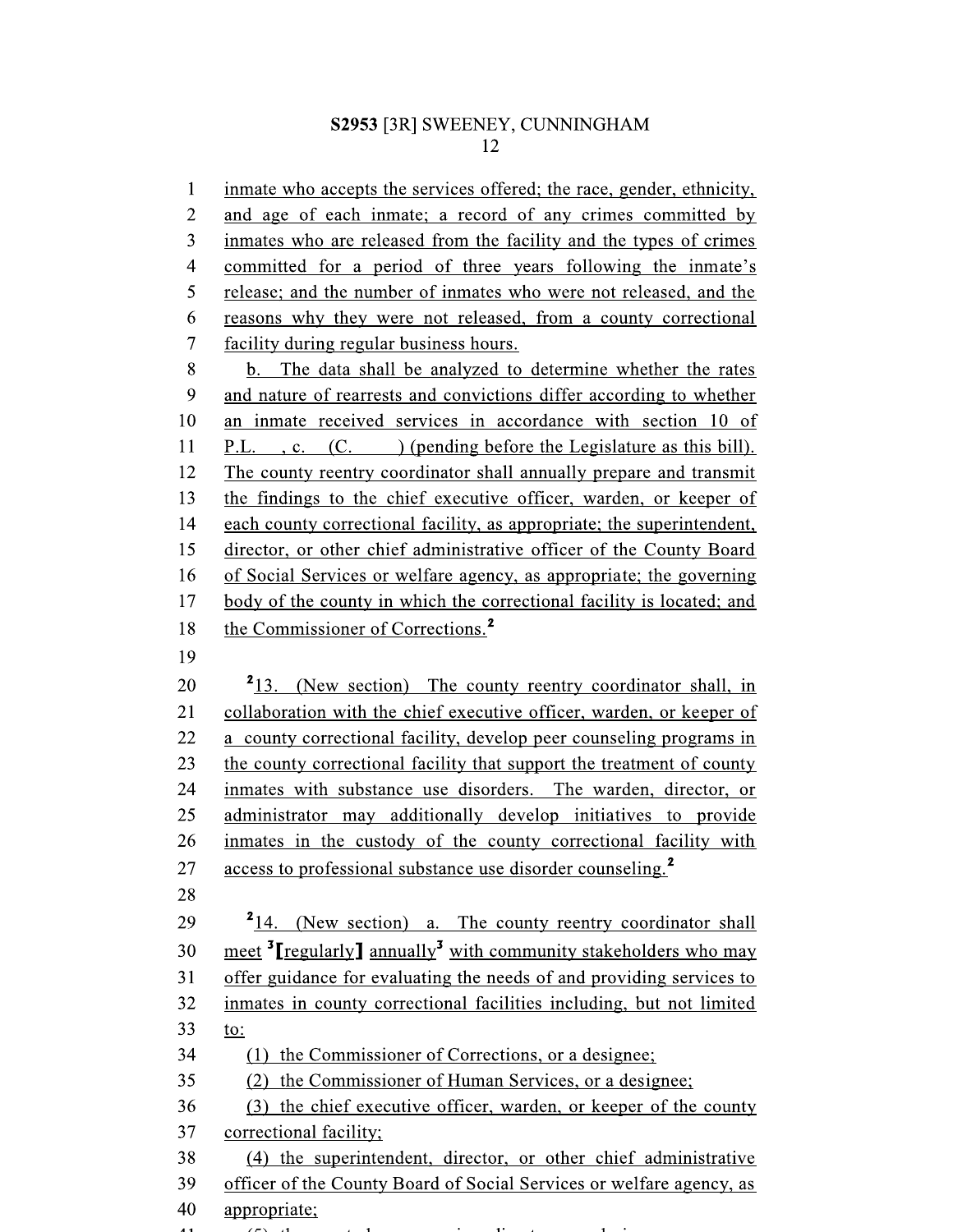$\mathbf{1}$  $(10)$  a person who previously has received substance use  $\overline{2}$ disorder services in the county.  $\overline{3}$ b. Based on the guidance received during the meetings  $\overline{4}$ conducted pursuant to subsection a. of this section, the county 5 reentry coordinator shall: 6 (1) establish best practices for preparing county inmates for  $\overline{7}$ release; 8 (2) identify services available in the county that may be needed 9 by inmates upon release from a county correctional facility 10 including, but not limited to, housing, food, medical care, clothing, 11 substance use disorder treatment; mental health services, 12 employment assistance, and education assistance; 13 (3) make appropriate recommendations to the county 14 correctional facility and County Board of Social Services or welfare 15 agency with respect to preparing county inmates for successful reentry into the community and reducing recidivism.<sup>2</sup> 16 17 <sup>2</sup>15. There shall be annually appropriated through the annual 18 19 appropriations act such amounts as shall be deemed necessary to 20 implement the provisions of sections 11 through 14 of P.L. (C. through C. ) (pending before the Legislature as this 21  $\mathbf{c}$ . bill) concerning the county reentry coordinator.<sup>2</sup> 22 23  $^{1}[8.]$   $^{2}[9.]$   $16.$  (New section) An inmate released from a 24 State or county correctional facility shall be authorized to use the 25 address of a <sup>3</sup>I nonprofit inmate<sup>13</sup> reentry organization <sup>3</sup>I approved 26 by the Department of Community Affairs $J<sup>3</sup>$  as a mailing address in 27 28 an application for benefits under the: 29 Medicaid program, established pursuant to P.L.1968, c.413 a. 30  $(C.30:4D-1$  et seq.); b. Supplemental Nutrition Assistance Program, established 31 32 pursuant to the federal "Food and Nutrition Act of 2008," Pub.L.88-33 525 (7 U.S.C.s.2011 et seq.); and 34 c. Work First New Jersey program, established pursuant to P.L.1997, c.38 (C.44:10-55 et seq.)  $\frac{3}{2}$ , provided the inmate consents 35 to the use of the reentry organization's address as their mailing 36 37 address<sup>3</sup>. 38 <sup>1</sup>[9.] <sup>2</sup>[10.<sup>1</sup>]  $17.$ <sup>2</sup> Section 5 of P.L.1997, c.14 (C.44:10-48) is 39

40 amended to read as follows: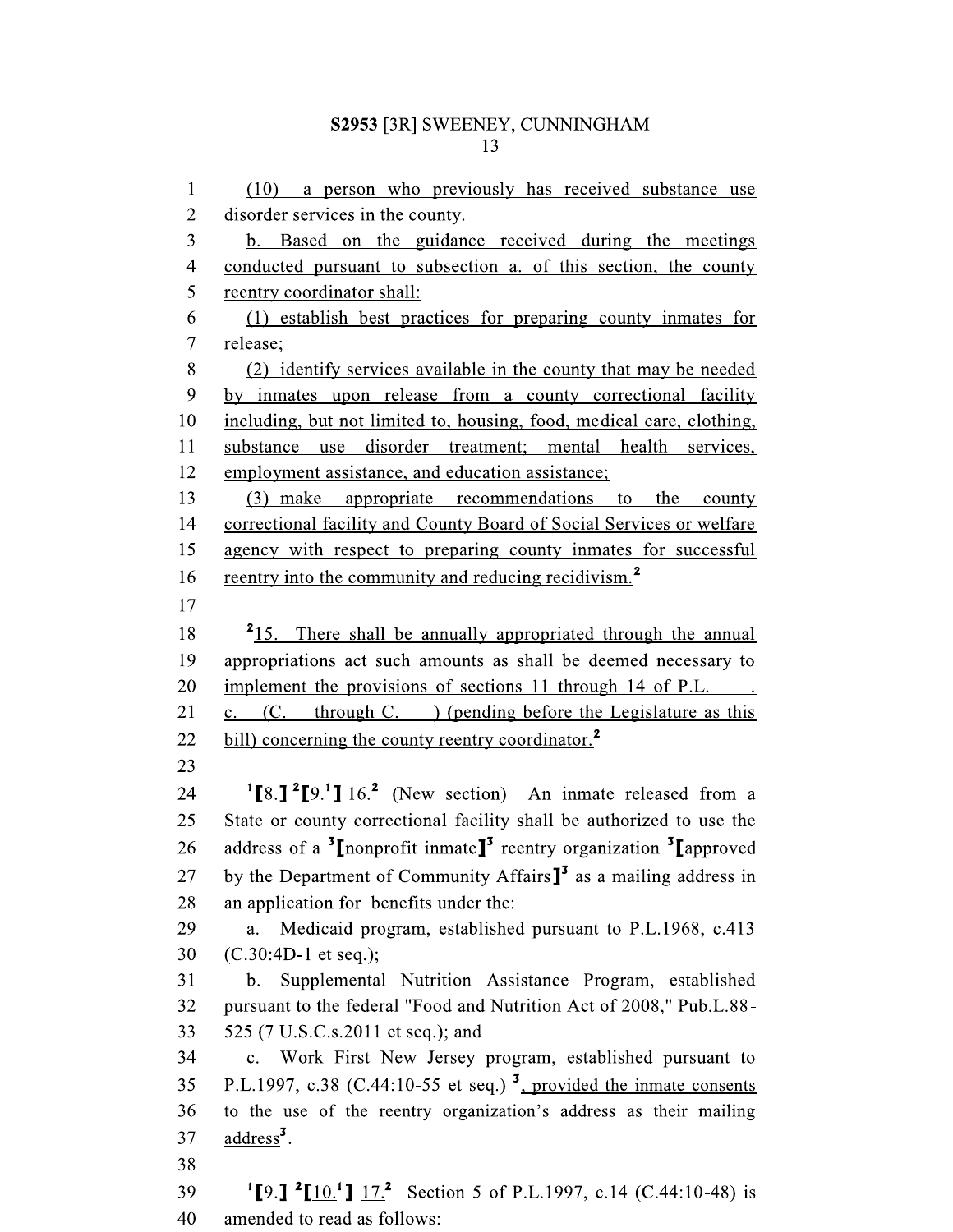$\mathbf{1}$ awaiting final determination of citizenship by the federal  $\overline{2}$ Immigration and Naturalization Service.

 $\overline{3}$ b. The following persons shall not be eligible for assistance and  $\overline{4}$ shall not be considered to be members of an assistance unit:

5 (1) non-needy caretakers, except that the eligibility of a 6 dependent child shall not be affected by the income or resources of  $\overline{7}$ a non-needy caretaker;

8 (2) Supplemental Security Income recipients, except for the 9 purposes of receiving emergency assistance benefits pursuant to 10 section 8 of P.L.1997, c.14 (C.44:10-51);

11  $(3)$  illegal aliens;

12 (4) other aliens who are not eligible aliens;

13 (5) a person absent from the home who is incarcerated in a  $14$ federal, State, county or local corrective facility or under the 15 custody of correctional authorities, except as provided by regulation 16 of the commissioner;

17 (6) a person who: is fleeing to avoid prosecution, custody or 18 confinement after conviction, under the laws of the jurisdiction 19 from which the person has fled, for a crime or an attempt to commit 20 a crime which is a felony or a high misdemeanor under the laws of 21 the jurisdiction from which the person has fled; or is violating a 22 condition of probation or parole imposed under federal or state law;

23 (7)  $\mathbf{a}$  person convicted on or after August 22, 1996 under 24 federal or state law of any offense which is classified as a felony or 25 crime, as appropriate, under the laws of the jurisdiction involved 26 and which has as an element the possession, use, or distribution of a 27 controlled substance as defined in section  $102(6)$  of the federal 28 "Controlled Substances Act" (21 U.S.C. s.802 (6)), who would 29 otherwise be eligible for general public assistance pursuant to 30 P.L.1947, c.156 (C.44:8-107 et seq.); except that such a person who 31 is convicted of any such offense which has as an element the 32 possession or use only of such a controlled substance may be 33 eligible for Work First New Jersey general public assistance 34 benefits if the person enrolls in or has completed a licensed 35 residential or outpatient drug treatment program. An otherwise 36 eligible individual who has a past drug conviction shall be eligible 37 for general public assistance without enrolling in or completing a 38 drug treatment program if either: (1) an appropriate treatment program is not available; or  $(2)$  the person is excused from enrolling 39 40 in a treatment program for good cause pursuant to regulation.

Eligibility for benefits for a person entering a licensed drug 41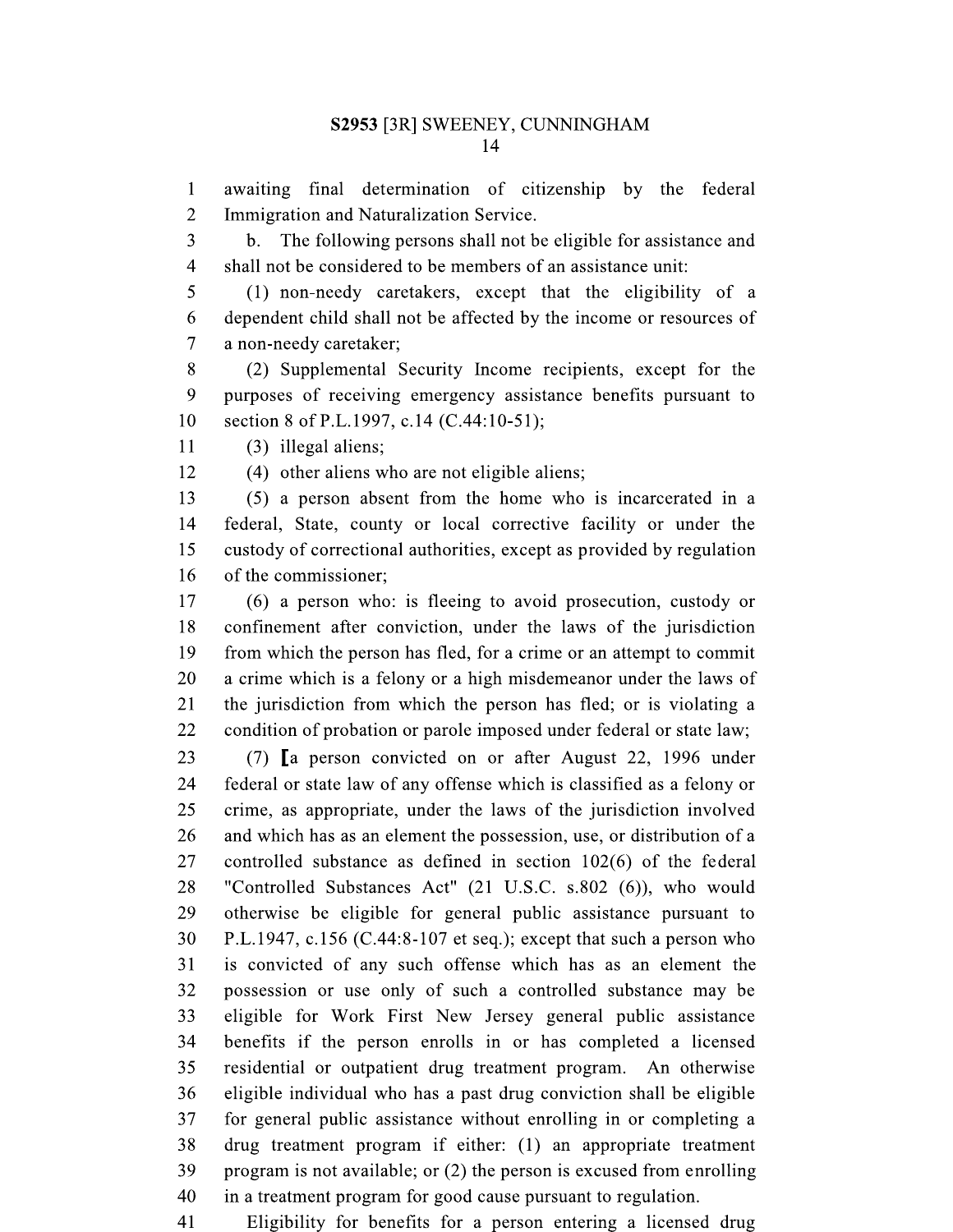$\mathbf{1}$ provide for testing of the person to determine if the person is free of  $\overline{2}$ any controlled substance. If the person is determined to not be free  $\overline{3}$ of any controlled substance during the 60-day period, the person's  $\overline{4}$ eligibility for benefits pursuant to this paragraph shall be 5 terminated; except that this provision shall not apply to the use of 6 prescription drugs by a person who is actively participating in a  $\overline{7}$ drug treatment program, as prescribed by the drug treatment 8 program. The commissioner shall adopt regulations to carry out the 9 provisions of this paragraph, which shall include the criteria for 10 determining active participation in and completion of a drug 11 treatment program.

12 Eligibility for benefits for a person who completes a licensed 13 residential drug treatment program which operates in a State 14 correctional facility or county jail, in accordance with section 1 of 15 P.L.2014, c.1 (C.26:2B-40), shall commence upon release from 16 incarceration.

17 Cash benefits, less a personal needs allowance, for a person 18 receiving general public assistance benefits under the Work First 19 New Jersey program who is enrolled in and actively participating in 20 a licensed drug treatment program shall be issued directly to the 21 drug treatment provider to offset the cost of treatment. Upon 22 completion of the drug treatment program, the cash benefits shall be 23 then issued to the person. In the case of a delay in issuing cash 24 benefits to a person receiving Work First New Jersey general public 25 assistance benefits who has completed the drug treatment program, 26 the drug treatment provider shall transmit to the person those funds 27 received on behalf of that person after completion of the drug 28 treatment program; [ (Deleted by amendment, (P.L., c. 29 (pending before the Legislature as this bill

30 (8) a person found to have fraudulently misrepresented his 31 residence in order to obtain means-tested, public benefits in two or 32 more states or jurisdictions, who shall be ineligible for benefits for 33 a period of 10 years from the date of conviction in a federal or state 34 court; or

35 (9) a person who intentionally makes a false or misleading 36 statement or misrepresents, conceals or withholds facts for the 37 purpose of receiving benefits, who shall be ineligible for benefits 38 for a period of six months for the first violation, 12 months for the 39 second violation, and permanently for the third violation.

40 c. A person who makes a false statement with the intent to qualify for benefits and by reason thereof receives benefits for 41